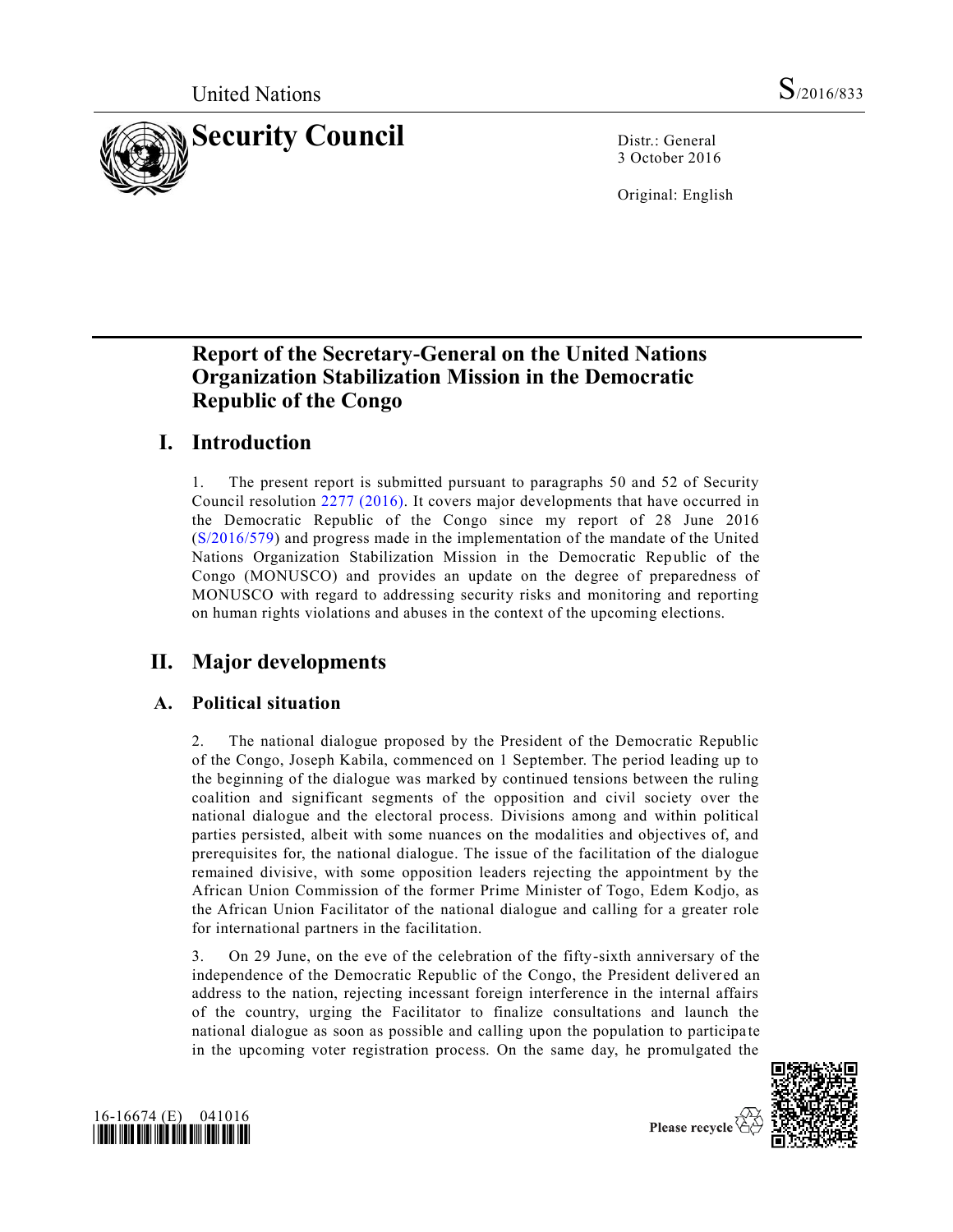amendment to the electoral law governing the voter registration process, which provides for the enrolment of those who have attained the legal age to vote since the holding of the general elections in 2011 and Congolese voters living abroad.

4. The polarized debate over respect for constitutional provisions continued. On 30 June, the leader of the opposition party Union pour la démocratie et le progrès social and the opposition coalition the Rassemblement des forces politiques et sociales acquises au changement, Etienne Tshisekedi, issued a statement stressing the need for presidential elections to be held within the constitutional time frame. On 6 July in Brussels, Mr. Tshisekedi and the presidential candidate Moïse Katumbi reportedly stated that the President should step down at the end of his term on 19 December in accordance with the Constitution. On 11 July, in remarks to the press, the Secretary-General of the ruling party Parti du peuple pour la reconstruction et la démocratie, Henri Mova, noted that there would be no transitional government after 19 December, given that the 11 May ruling of the Constitutional Court provided that, should elections be postponed, the President has legal grounds to remain in office until the assumption of duties of the President-elect. He indicated that the question of a third presidential term could be put before the people.

5. Both the ruling coalition and opposition platforms held political rallies to mobilize popular support for their positions regarding the national dialogue and the electoral process in Kinshasa and other cities. On 27 July, Mr. Tshisekedi returned to Kinshasa after a two-year absence for health reasons. He was welcomed by a significant number of supporters, estimated at 10,000 people.

6. On 29 July, the Majorité présidentielle organized a meeting attended by an estimated 65,000 supporters, calling for participation in the voter registration process and the national dialogue proposed by the President. The Secretary-General of the Parti du peuple pour la reconstruction et la démocratie and the Speaker of the National Assembly, Aubin Minaku, reiterated the importance of the national dialogue for peaceful elections.

7. On 31 July, a rally of the Rassemblement opposition platform took place in Kinshasa without incident and brought together supporters whose numbers were estimated at several tens of thousands of people. In his speech, the President of the Union pour la démocratie et le progrès social urged the National Independent Electoral Commission to announce, on 19 September, the organization of presidential and legislative elections to be held in November. He added that the Head of State would be guilty of high treason should he stay in office beyond the end of his second and final term in office, which ends on 19 December, and called for the release of all political prisoners as a precondition for participation in the dialogue.

8. Throughout the reporting period, my Special Representative for the Democratic Republic of the Congo and my Special Envoy for the Great Lakes Region engaged with a wide range of stakeholders in an effort to help to ease tensions and to create conditions conducive to the holding of an inclusive and credible national dialogue in support of the efforts of the Facilitator. Their engagement was part of the efforts of the support group to the African Union Facilitator, which was established on 4 July. The support group comprises my Special Envoy and my Special Representative, as well as representatives of the European Union, the International Conference on the Great Lakes Region, the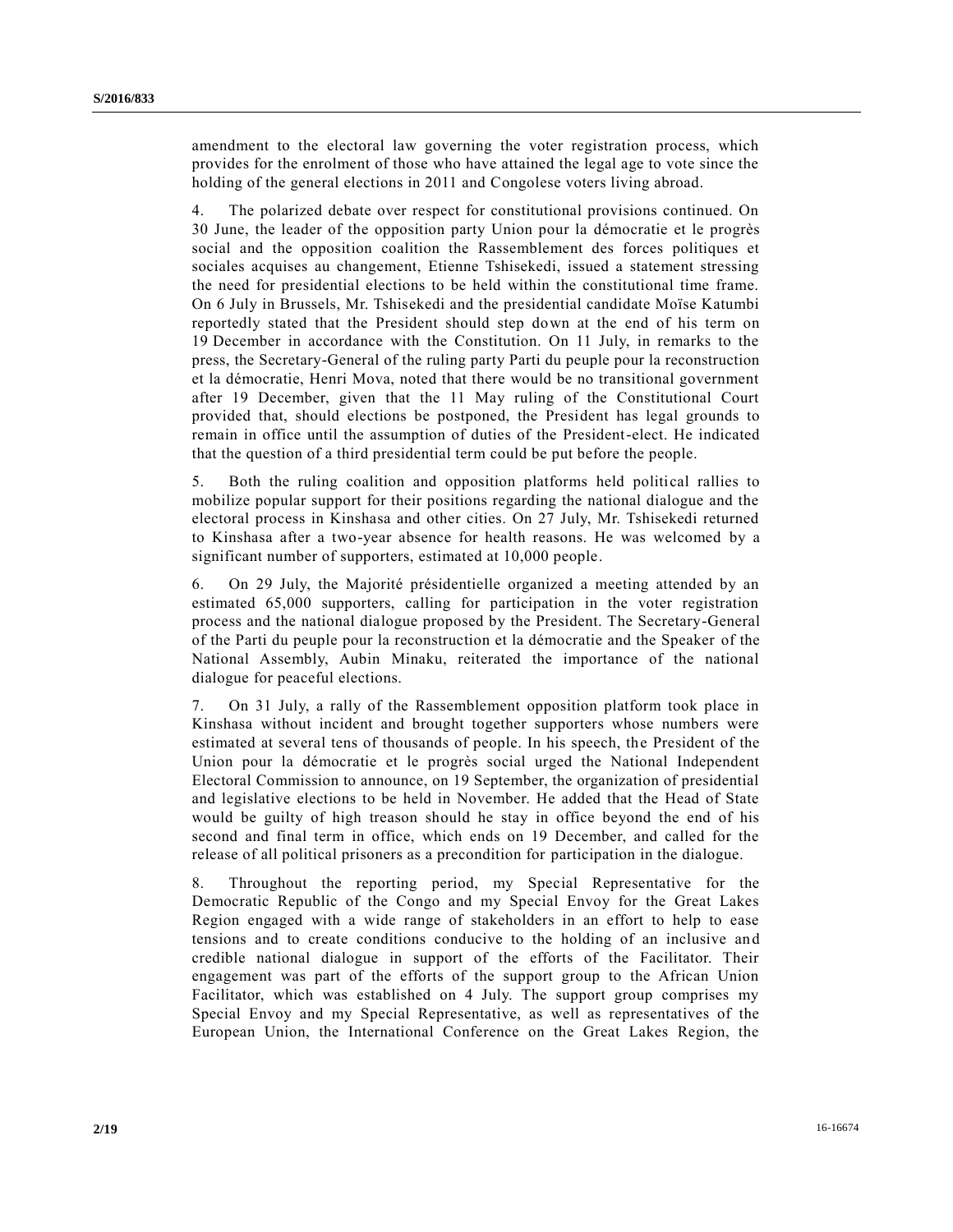International Organization of la Francophonie and the Southern African Development Community. The support group held meetings in Kinshasa on 23 July and 4 August and carried out extensive consultations with Congolese stakeholders in Kinshasa from 2 to 5 August to support the launching of the national dialogue, in line with Security Council resolution [2277 \(2016\).](http://undocs.org/S/RES/2277(2016))

9. Following the presidential pardon of a number of prisoners on 22 July, the support group issued a communiqué on 23 July reiterating the importance of launching the national dialogue by the end of July and urging all Congolese stakeholders to take part in a dialogue within the framework of the Constitution, relevant legal instruments of the African Union and resolution [2277 \(2016\).](http://undocs.org/S/RES/2277(2016)) It also endorsed launching the dialogue process on 26 July and the work of the preparatory committee on 30 July. At a press conference on 23 July in Kinshasa, the Facilitator announced that the work of the preparatory committee of the dialogue would commence on 30 July. On 24 July, the leader of the opposition coalition Rassemblement issued a statement rejecting the communiqué of the support group and recusing the Facilitator. The Rassemblement argued that its preconditions of the unconditional release of all political prisoners and the transformation of the support group into a group of facilitators had not been met. On 25 July, the Speaker of the National Assembly, Aubin Minaku, and the Spokesperson of the ruling Majorité présidentielle, André Atundu, rejected the statement and reaffirmed their support for the Facilitator. The African Union Commission Chairperson and the support group reaffirmed their support to the Facilitator on 26 July and 4 August, respectively.

10. Following démarches by the Facilitator, my Special Representative and my Special Envoy encouraged the Government to create an environment conducive to the holding of an inclusive dialogue, presidential pardons were granted to activists and human rights defenders, nine of whom were released from prison. Six members of the activist movements Filimbi and the Lutte pour le changement were among those released. Two media outlets affiliated with opposition leaders of the Mouvement de libération du Congo and the Union pour la nation congolaise were also reopened.

11. From 23 to 27 August, the preparatory committee held meetings and completed its work, which defined the agenda, venue and participants for the national dialogue and validated the road map of the national dialogue and the representation quota for each category of political stakeholder. Whereas some individual political parties and civil society organizations took part in the process, the opposition platforms Dynamique de l'opposition and Rassemblement boycotted the meetings. On 29 August in Kinshasa, Mr. Tshisekedi issued a communiqué on behalf of the Rassemblement calling upon the population to reject any outcome from the "pseudo-dialogue contravening the Sun City Agreement and the Constitution" and to take part in peaceful protests beginning 1 September. The communiqué also called upon the Congolese people to stage sit-in demonstrations on 19 September to call for the immediate announcement of the holding of presidential elections in November.

12. The question of participation in the national dialogue created some fissures within opposition coalitions. Divisions within the Dynamique de l'opposition platform emerged over participation in the dialogue process. Its initial hesitation notwithstanding, the Mouvement de libération du Congo eventually aligned itself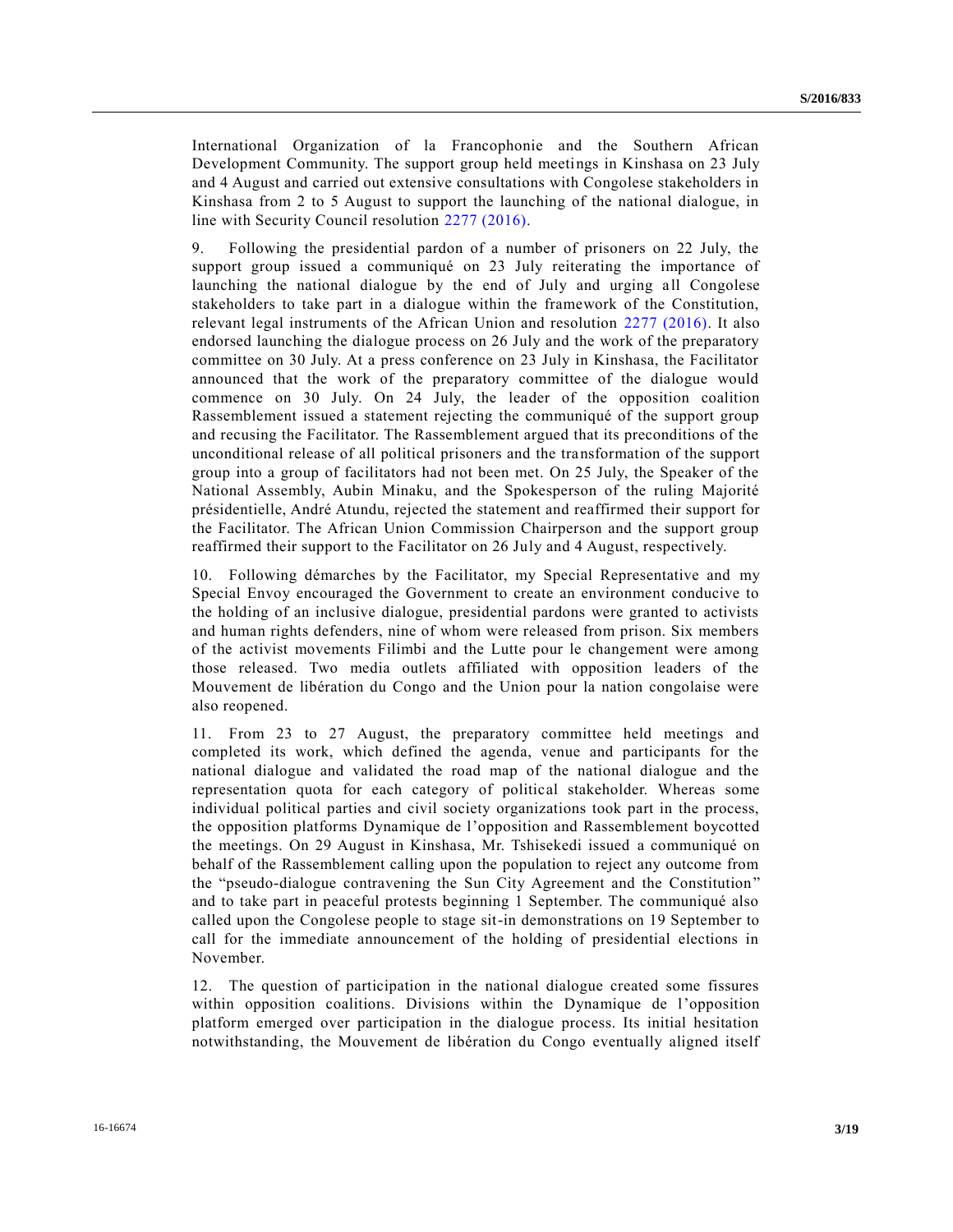with the position of the Rassemblement, although some party representatives in the National Assembly decided to participate in the preparatory committee. The Union pour la nation congolaise decided to join the dialogue process and was subsequently expelled from the Dynamique de l'opposition. The Secretary-General of the Union pour la nation congolaise, Jean-Bertrand Ewanga, and its Deputy Secretary-General, Claudel-André Lubaya, resigned from their positions in protest of the decision of the party leader, Vital Kamerhe, to join the process. They were expelled from the party by its leadership on 3 September.

13. Divisions also surfaced within the leadership of the Union pour la démocratie et le progrès social, with the party leader Mr. Tshisekedi removing Bruno Mavungu as its Secretary-General on 11 August owing to a divergence of views with regard to the national dialogue. On 12 August, Mr. Mavungu announced that he had created a new party, the Union des démocrates pour la renaissance du Congo, whereas some members of the Union pour la démocratie et le progrès social et alliés parliamentary group in the National Assembly decided to take part in the dialogue process. On 29 August, a group of five political parties decided to leave the Rassemblement in protest of what they regarded as the undue influence of "so-called new opposition members", by which they meant the Groupe des sept, on Mr. Tshisekedi and the positions of the Rassemblement with regard to the national dialogue process. The dissident group formed the Front national coalition and announced that it would participate in the national dialogue.

14. Against this background of political tensions and posturing, the Conférence épiscopale nationale du Congo supported the efforts of the Facilitator by engaging a number of Congolese stakeholders to broaden participation in the dialogue. The President of the Republic of the Congo, Denis Sassou Nguesso, held several meetings in Brazzaville with stakeholders from across the political spectrum of the Democratic Republic of the Congo and the Facilitator in an effort to support a more inclusive dialogue. On 2 September, the President visited Kinshasa and held consultations with the President of the Democratic Republic of the Congo, members of the Rassemblement, my Special Representative and some members of the diplomatic corps. My Special Representative and my Special Envoy were in contact with the President of the Republic of the Congo to coordinate efforts aimed at making the dialogue process in the Democratic Republic of the Congo more inclusive and credible.

15. On 17 September, the National Independent Electoral Commission submitted to the Constitutional Court a request to postpone the elections, given that it was not in a position to announce the holding of presidential and legislative elections for November as envisaged in the Constitution.

16. On 19 September, opposition supporters held demonstrations in several cities across the Democratic Republic of the Congo, following calls by the Rassemblement for the holding of elections in November and demanding that the President of the Democratic Republic of the Congo step down by 19 December. Demonstrations in Kinshasa deteriorated into violence, with the police firing live ammunition and tear gas at demonstrators who reportedly tried to divert from the agreed itinerary and pelted stones at the police. The headquarters of several political parties affiliated with the Majorité présidentielle, including a local headquarters of the Parti du peuple pour la reconstruction et la démocratie, the President's party,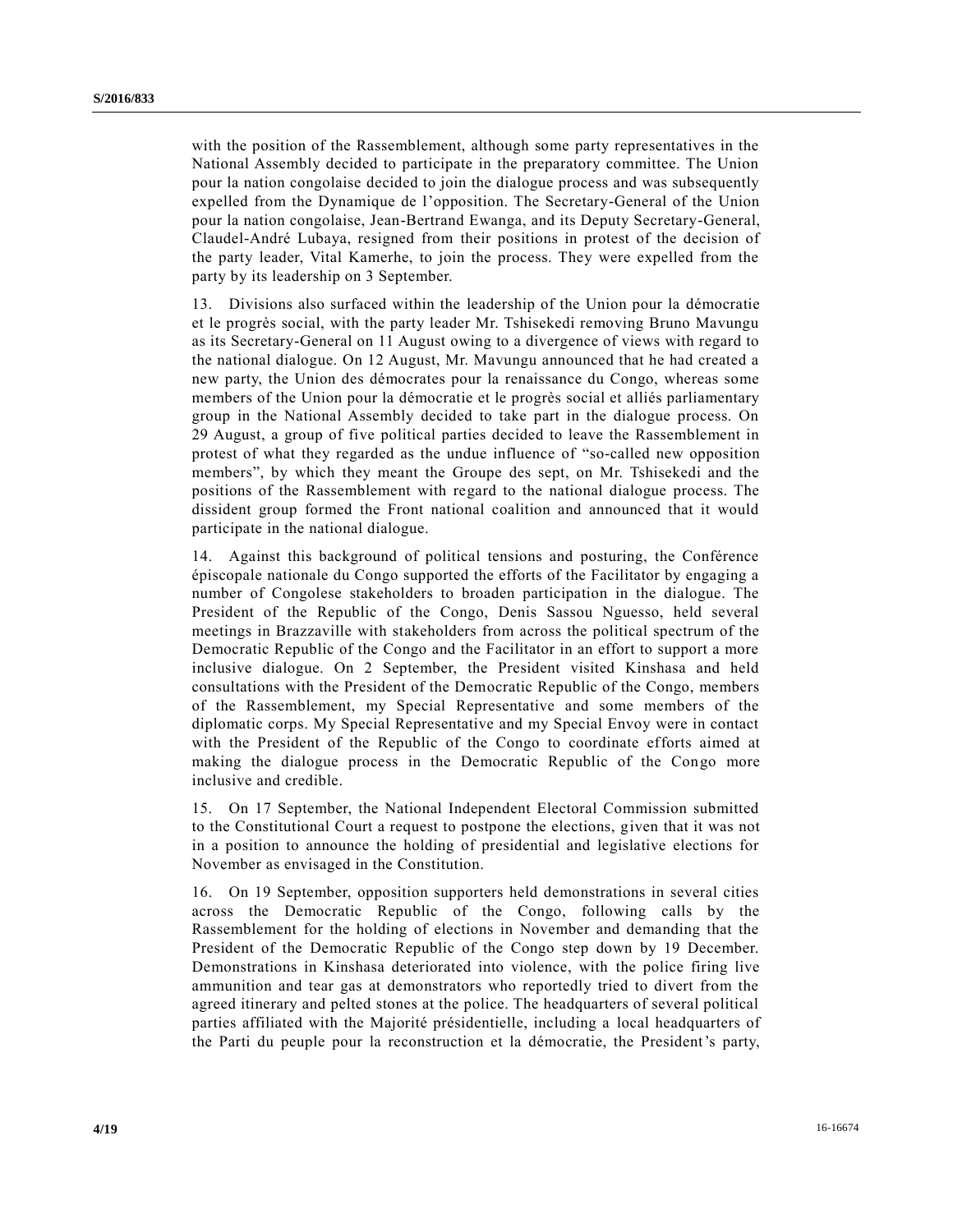were set ablaze. According to investigations conducted by MONUSCO, at least 49 people, including at least one police officer, were killed and 127 people were injured, while security forces arrested approximately 299 demonstrators, journalists and human rights defenders across the country. On 20 September in Kinshasa, the headquarters of the Union pour la démocratie et le progrès social, the Mouvement de libération du Congo and the Forces novatrices pour l'union et la solidarité were attacked. Three people were killed and six were wounded when the headquarters of the Union pour la démocratie et le progrès social was set ablaze. Two government buildings were also reportedly vandalized and set ablaze.

17. The same day, France, the United States of America, the African Union, the European Union and the United Nations issued statements calling upon the security forces to exercise maximum restraint, stressing the need for the Government to ensure respect for fundamental human rights and urging political leaders to resolve their differences through dialogue and other peaceful means. MONUSCO engaged the authorities to stress the need to avoid the excessive use of force by the police and urge for the de-escalation of tensions. The Mission conducted day and night patrols to monitor the security and human rights situation.

18. In the light of the violent incidents in Kinshasa, on 19 September, the Facilitator suspended the talks at the national dialogue. On 20 September, the Conférence épiscopale nationale du Congo suspended its participation in the dialogue process, arguing that the prevailing circumstances were not conducive to dialogue. Delegates of the opposition also suspended their participation, citing similar reasons. On 23 September, the dialogue resumed briefly, with the participation of opposition leader Mr. Kamerhe. The Facilitator shared a draft agreement with participants. Talks at the dialogue remained suspended as at 29 September.

19. During the reporting period, the President undertook visits to several provinces, including Haut-Katanga, Maniema, North Kivu, Tanganyika and Tshopo. Whereas the visits to Lubumbashi, Haut-Katanga, Kalemie, Tanganyika, Kindu, Maniema, and Kisangani, Tshopo, served to mobilize support for the national dialogue and the voter registration processes, the visits to Beni, Buleusa, Butembo, Miriki, Goma and Rutshuru, North Kivu, aimed at addressing issues of insecurity and demonstrating the commitment of the Government to that end.

#### **B. Electoral developments**

20. The calendar for the voter registration process was on the agenda of the national dialogue, and progress was made with regard to the review of the legislative framework for the process and the preparations for the revision of the voter register. On 4 August, the President publicly stated that the revised electoral calendar would only be published upon completion of the voter registration process, a statement which led to criticism by the political opposition. According to the National Independent Electoral Commission, the voter registration process would last 16 months. The Dynamique de l'opposition and the Rassemblement issued statements, warning the Commission of the political risks relating to the postponement of elections beyond the constitutionally mandated deadlines.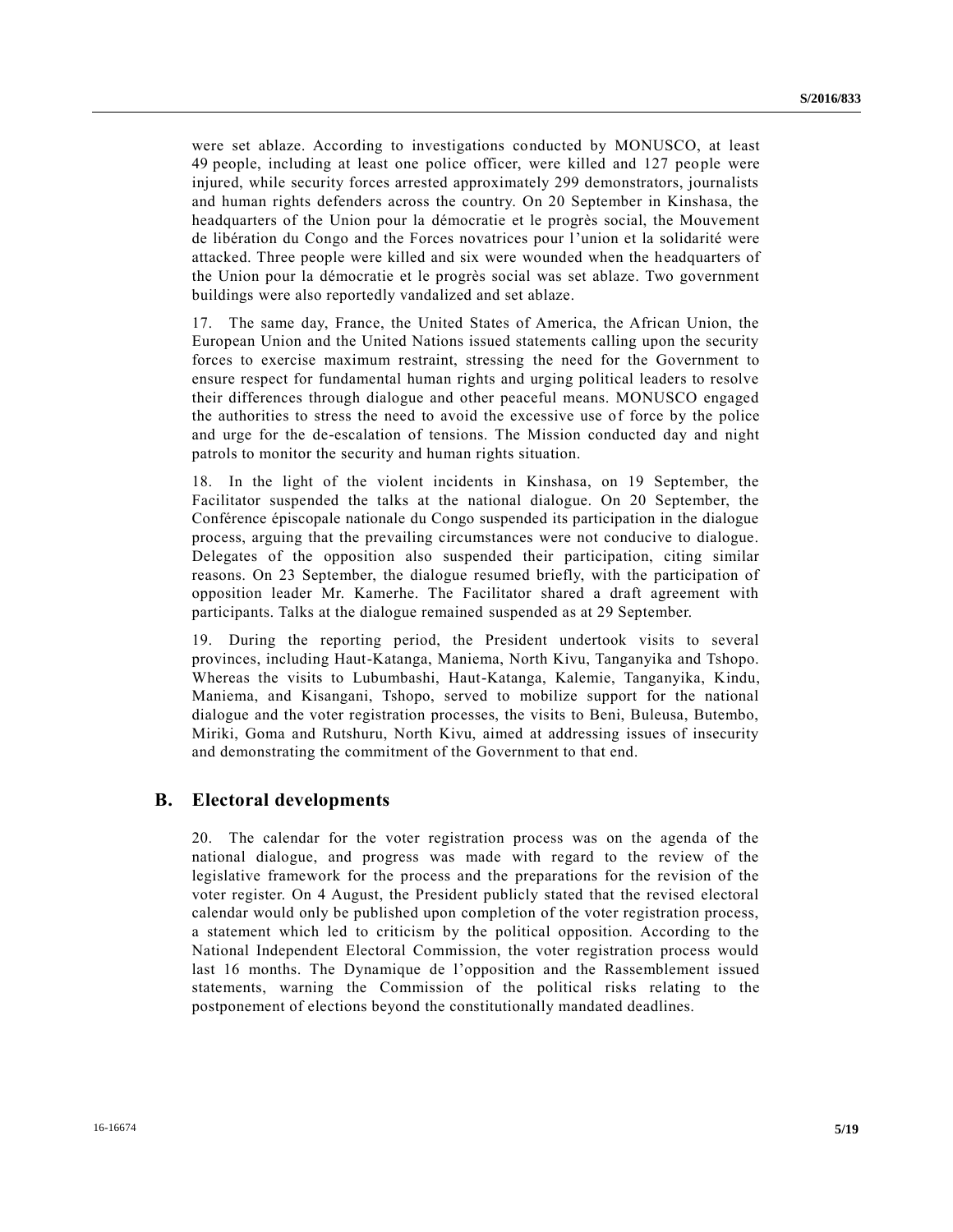21. On 31 July, the National Independent Electoral Commission launched the pilot phase of the voter registration process in Gbadolite, North Ubangi province, which is expected to be completed by late October. As at 30 August, nearly 120,000 voters had registered in 365 of 412 registration centres. The target set by the Commission is the registration of some 850,000 voters in the province. MONUSCO provided technical and logistical assistance during the pilot phase, including airlifting electoral materials and providing warehouse space. MONUSCO finalized its plan for supporting the revision of the voter register, which envisages the provision of technical assistance and logistical support for the distribution of nearly 22,000 registration kits to 16 hubs, 107 antennas of the Commission and 18,000 registration centres.

22. By 15 July, the Government had disbursed \$120 million of the total \$300 million pledged for 2016 to the National Independent Electoral Commission in support of preparations for the elections. The multi-partner basket fund for the Projet d'appui au cycle électoral au Congo, managed by the United Nations Development Programme, remained funded at only around 6 per cent of a budget of \$123.3 million required to support the electoral process.

## **C. Security situation**

23. Armed violence in eastern Democratic Republic of the Congo continued to place civilians at risk, resulting in an increase in population displacement and insecurity. Joint MONUSCO-Forces armées de la République démocratique du Congo (FARDC) operations contributed to containing the violence, while cooperation with FARDC improved.

24. In Beni territory, North Kivu, recurring attacks against civilians were carried out by elements presumed to be members of the Allied Democratic Forces. On 5 July, unidentified armed elements believed to be members of that group, killed nine civilians in Tenambo village. FARDC troops launched an operation to engage the assailants, with the support of MONUSCO, reportedly killing eight of them. Clashes have continued between the armed forces and presumed Allied Democratic Forces elements, the latter at times dressed in FARDC uniforms, especially in the vicinity of the former stronghold of the group, known as the "triangle", in the Abyalose area and near Mayi-Moya. On 30 July, FARDC, with MONUSCO support, clashed with suspected Allied Democratic Forces elements east of Oicha. Two FARDC soldiers were killed and another two were wounded, and one MONUSCO peacekeeper was slightly injured. Three presumed elements of that group were killed and two were captured by FARDC. On 8 August, FARDC launched a coordinated operation with MONUSCO against the Allied Democratic Forces in the triangle area in Abyalose, during which five FARDC and one MONUSCO peacekeeper were injured. During the operation, one main camp of the group was captured and occupied by FARDC on 13 August. A MONUSCO helicopter was hit by three bullets while attempting a medical evacuation in the area but managed to land safely. MONUSCO was directly targeted, including on 4 August, when suspected Allied Democratic Forces elements fired a rocket-propelled grenade round towards the MONUSCO base in Semliki. As a result of the sustained pressure from the operations, Allied Democratic Forces elements continued to move north, including into Ituri province.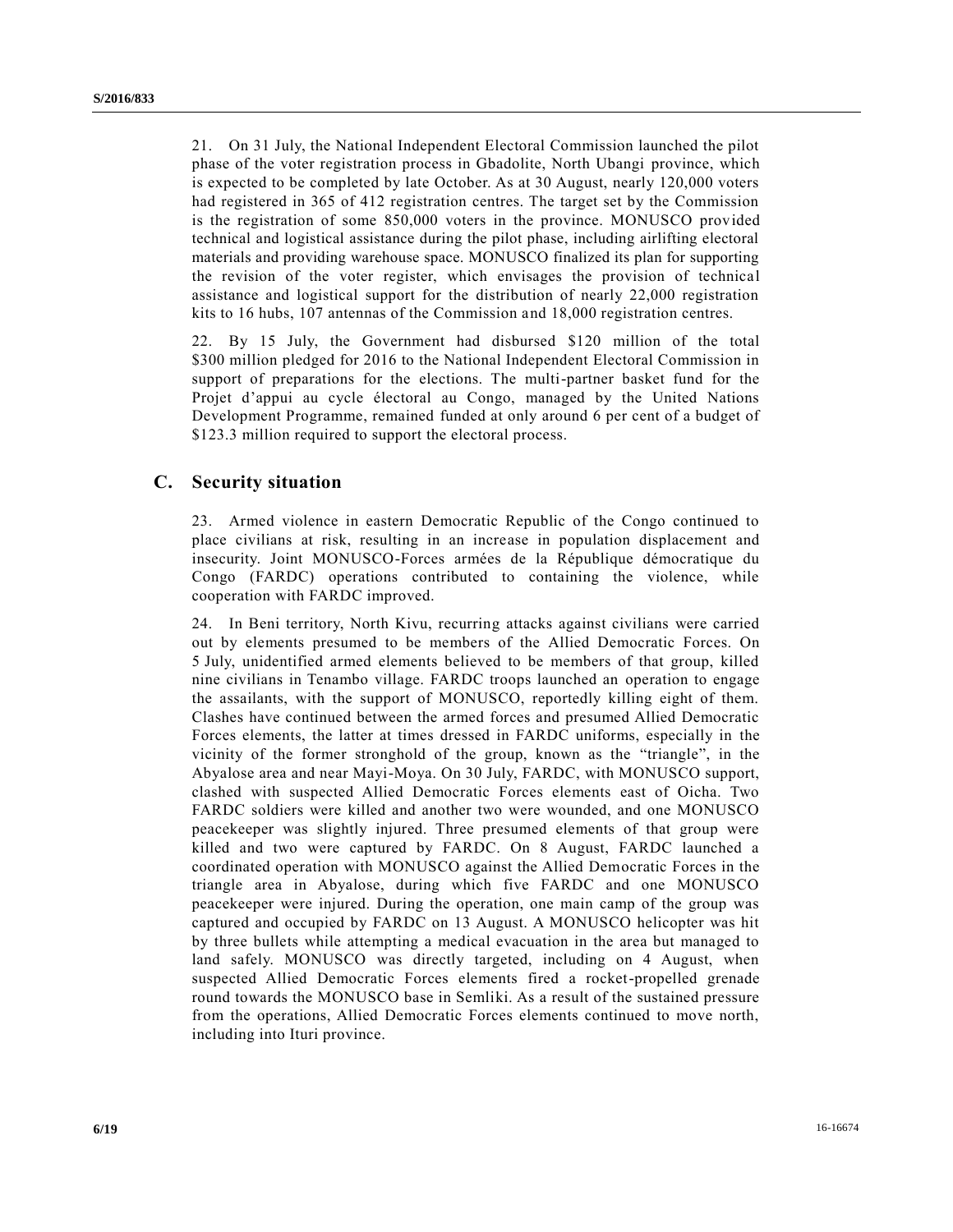25. The most serious security incident took place on 13 August, when presumed Allied Democratic Forces elements massacred at least 50 civilians, including 15 women and 2 children, in the Rwangoma and Beni areas, on the border with Virunga National Park. The assailants, disguised as park rangers, established a barrier at the entrance of the park, near Paida, where they detained, tied up and killed farmers returning to their homes. The assailants then proceeded towards Rwangoma, torching houses along the way and killing more civilians. FARDC and MONUSCO reinforced their positions in the Beni and Rwangoma areas the next day. A MONUSCO verification patrol was denied access to the site of the killings by an angry crowd protesting against what it considered to be inaction by MONUSCO. On 15 August, a senior MONUSCO team travelled to Rwangoma to assess the situation, followed on 16 August by a multidisciplinary team to review the response of the Mission. A high-level government delegation led by the Prime Minister, Augustin Matata Ponyo, visited Goma and Beni on 15 and 16 August to assess the situation and review the response of the national security forces to the threat of the Allied Democratic Forces. A meeting of the National Defence Council was held in Goma on 16 August. The FARDC hierarchy restructured the command of Operation Sukola I to improve the effectiveness of operations against the Allied Democratic Forces.

26. The massacres attributed to the Allied Democratic Forces sparked criticism from civil society and the political opposition against the Government and MONUSCO, which were accused of not doing enough to protect civilians. The killings also prompted popular protest. Youth and civil society groups rallied over 2,000 protestors, who staged demonstrations against the perceived lack of action from FARDC and MONUSCO and, on 17 August, marched from Butembo to Beni, where they clashed with police. At least two civilians and one police officer were killed, several civilians were shot and wounded by the police and at least 10 houses were burned down by the protesters. Authorities arrested at least 100 protestors, who were later released. The attacks triggered incidents of popular revenge but also retaliation by FARDC against civilians perceived to be collaborating with the assailants. Two women were burned alive by an angry crowd in Butembo, and six civilians were abducted and killed by FARDC in the Rwenzori area.

27. The Forces démocratiques pour la libération du Rwanda and allied elements remain a serious threat to civilians in North Kivu, notwithstanding the ongoing FARDC-led Operation Sukola II to neutralize them. Deepening tensions were reported within the group, with a split in the command structure following the creation of the Conseil national pour le renouveau et la démocratie, led by a former commander of the group, Wilson Irategeka. The split also led to violent confrontations between the two sides on 29 and 30 July around Bibwe, northwest of Kitshanga, in Rutshuru territory.

28. Inter-communal tensions remain an increasing source of violence in North Kivu. The continuing activity of the Forces démocratiques pour la libération du Rwanda, the growing presence of opposing Mayi-Mayi groups and fighting among various groups along ethnic lines fuelled the situation, contributing to an overall deterioration of the security situation and further displacement of the population. The violence mainly shifted from Walikale and Masisi territories into Rutshuru and Lubero territories, reflecting the deepening intercommunal conflict among the Hunde,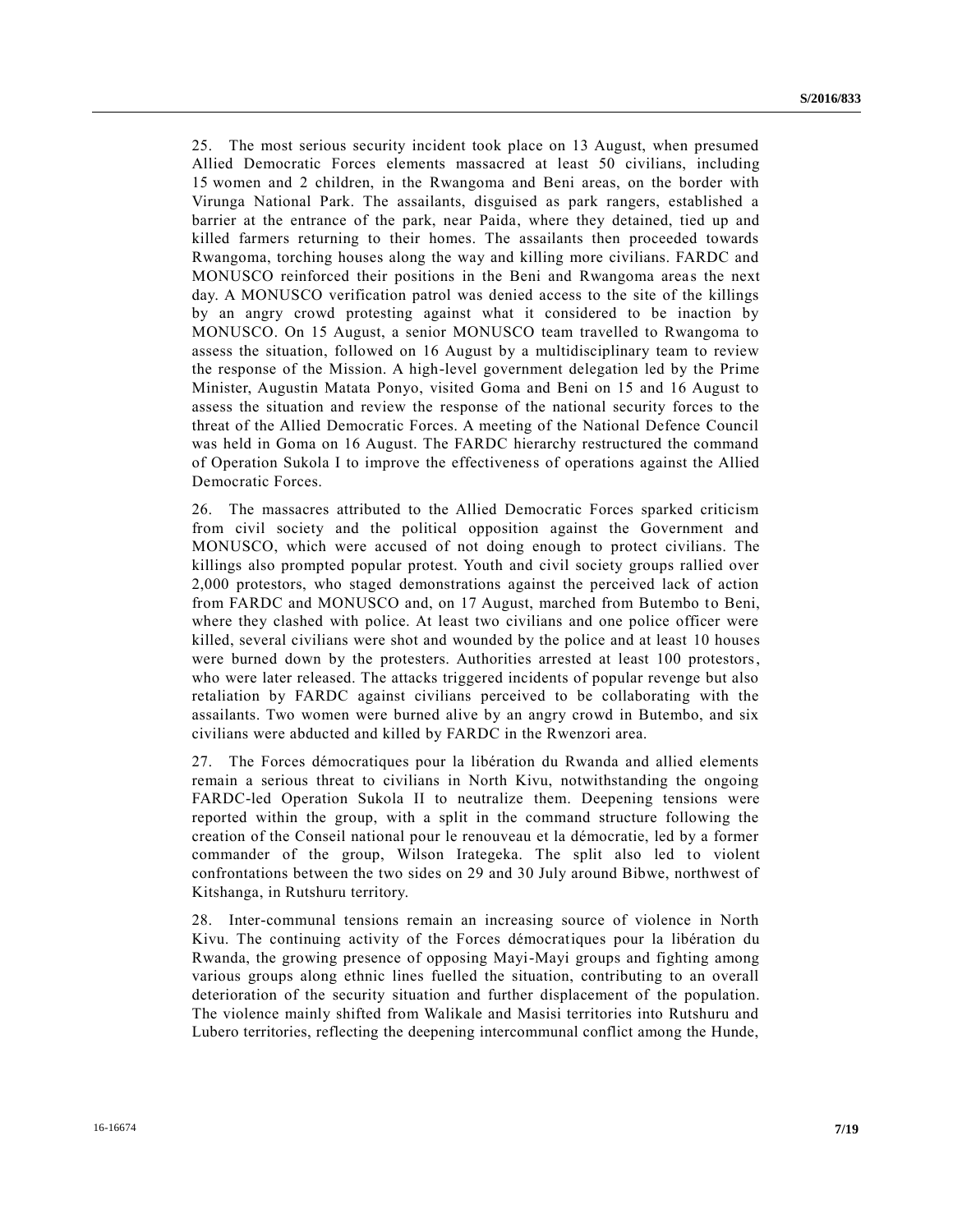Hutu and Nande populations. From 3 to 8 August, in the area of Kiribizi, near Nyanzalé, in Rutshuru territory, North Kivu, attacks by Mayi-Mayi groups (mainly Mayi-Mayi Mazembé and Mayi-Mayi Nyatura) and the Forces démocratiques pour la libération du Rwanda on the civilian population along ethnic lines reportedly resulted in the death of five Hutu, two Hundé and 11 Nande civilians, the torching of more than 90 houses and the displacement of some 8,000 civilians, 300 of whom sought refuge in the area near a MONUSCO base in Rwindi.

29. The activities of Mayi-Mayi groups involved in illegal poaching activities and the exploitation of natural resources and the continuing trend of kidnapping for ransom by Mayi-Mayi and suspected Forces démocratiques pour la libération du Rwanda elements continued to drive insecurity in Rutshuru territory. On 13 and 14 July, in response to cooperation between Congolese security forces and MONUSCO that aimed at preventing illegal activities in Virunga National Park, Mayi-Mayi Charles elements fired at MONUSCO helicopters and burned down a FARDC post near the park.

30. In South Kivu, FARDC continued operations against Mayi-Mayi Raiya Mutomboki and other Mayi-Mayi groups in Fizi, Mwenga, Shabunda and Uvira territories. In Fizi territory, the combination of Forces démocratiques pour la libération du Rwanda activities and direct clashes between FARDC and armed elements crossing over from Burundi posed a particular threat to civilians. Although FARDC reported some progress against the major Mayi-Mayi groups during the reporting period, it has thus far not resulted in any significant disarmament. Illegal mining in Shabunda territory remains a source of instability owing to the involvement of armed groups operating in the area.

31. In Ituri province, elements of the Forces de résistance patriotique de l'Ituri continued to attack civilians and loot villages, with a total of 47 attacks against the population occurring during the month of July alone. FARDC operations against the group, with support from MONUSCO, resulted in the dismantling of 11 Forces de résistance patriotique de l'Ituri camps. In Mambasa territory, Hutu and Nande population movements from North Kivu, driven partially by the ongoing violence in Beni territory, fuelled inter-ethnic tensions. A new Mayi-Mayi coalition, the Union des patriotes pour la libération du Congo, was created and targeted isolated FARDC posts. In that context, the sporadic return of former combatants from Kamina and Kitona national disarmament, demobilization and reintegration camps to Ituri, North Kivu and South Kivu, without adequate support for community reintegration, presents serious security risks owing to the likelihood of re-recruitment by the Forces de résistance patriotique de l'Ituri and other groups.

32. In Bas-Uélé and Haut-Uélé, the Lord's Resistance Army was increasingly active owing to the continued infiltration of elements of the group from South Sudan and the Central African Republic. The increased presence of the Lord 's Resistance Army in that area is in part owing to ongoing military pressure by the African Union regional task force within the framework of the African Union Regional Cooperation Initiative for the Elimination of the Lord's Resistance Army in neighbouring countries. The Lord's Resistance Army continued to ambush and harass civilians along the two key axes of Dungu and Niangara territories and in Ango territory. The group released 18 abductees in Ango territory, and another one managed to escape. MONUSCO repatriated seven dependants of members of the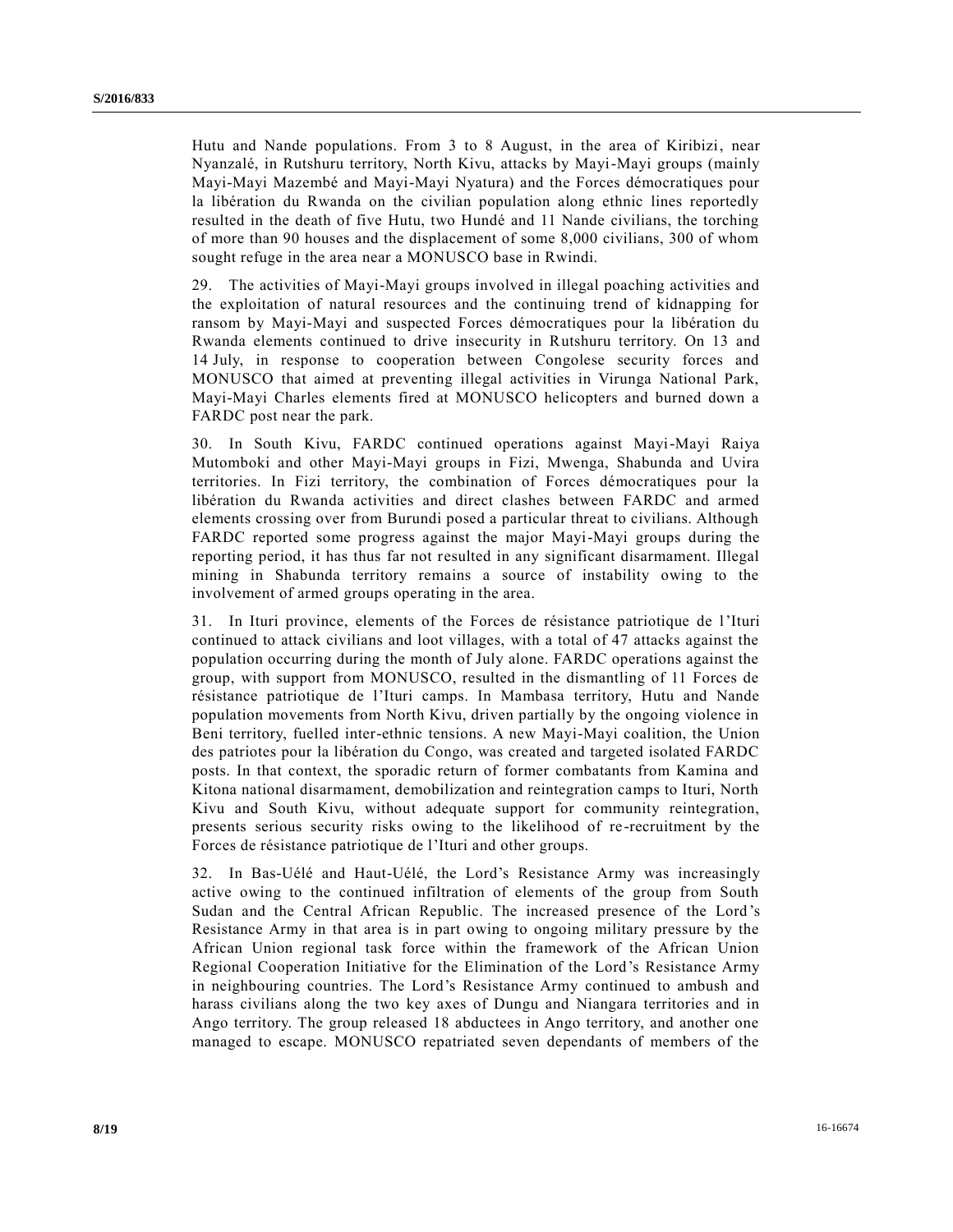group to Uganda and South Sudan and handed over eight others to the International Committee of the Red Cross for tracing and repatriation.

33. On 15 August, the Mission was alerted to the presence of former first Vice - President of South Sudan, Riek Machar, inside the Garamba National Park in Haut-Uélé province, along with several hundred armed elements and some civilians. At the request of the Government, on humanitarian grounds, the Mission coordinated the extraction of Mr. Machar, his wife and his son, as well as 10 other individuals. Since then, MONUSCO has evacuated from the park some 755 elements of the Sudan People's Liberation Movement and the Sudan People's Liberation Army in Opposition who were considered to be in critical condition with regard to their health and has collected 134 weapons and ammunition. The Mission has handed over 117 individuals, including Mr. Machar, to the Congolese authorities. As at 20 September, a total of 633 individuals remained in MONUSCO facilities.

34. In Tanganyika province, there was a surge in Mayi-Mayi Kata Katanga activity and a significant shift in targeting of security forces and intensity of the attacks. At least 10 incidents were reported in July and 4 in August, including attacks against national police stations and FARDC posts during which six Mayi-Mayi were killed and six were captured and four civilians, one local chief and one national police officer were killed. There were also reports of a large number of children being recruited into the group on 31 July in Kyalwa village.

#### **D. Protection of civilians and neutralization of armed groups**

35. Cooperation with FARDC continued to improve following instructions by the FARDC hierarchy to the armed forces to cooperate with MONUSCO in order to work towards neutralizing all armed groups by December 2016.

36. MONUSCO increased its focus on the protection of civilians, in particular in the eastern Democratic Republic of the Congo, pursuing efforts to neutralize the main armed groups through a renewed emphasis on political action, enhanced analysis and targeted political and military strategies. The Mission carried out day and night patrols and joint assessment missions, as well as visits of joint protection teams to areas of concern in Bas-Uélé, Haut-Uélé, Ituri, North Kivu and South Kivu. MONUSCO intensified its efforts with regard to community liaison activities and early warning reporting by reinforcing analytical capacity, harnessing social media technologies and establishing two toll-free telephone lines for civilian alerts in the areas most affected by the activities of the Allied Democratic Forces. The Community Alert Network system transmitted an average of 225 early warning alerts per month, which represents an 18 per cent increase from the previous reporting period mainly owing to the increase in armed group activities and the ongoing military operations against the Allied Democratic Forces and the Forces démocratiques pour la libération du Rwanda. The Government and/or MONUSCO responded to nearly 90 per cent of the alerts. Those alerts not responded to were regarding areas with limited State capacity and/or no MONUSCO presence.

37. In the Beni area, North Kivu, the Mission continued to reinforce its analytical capacity through better integration among civilians and military and police personnel, which resulted in improved protection responses. This allowed for more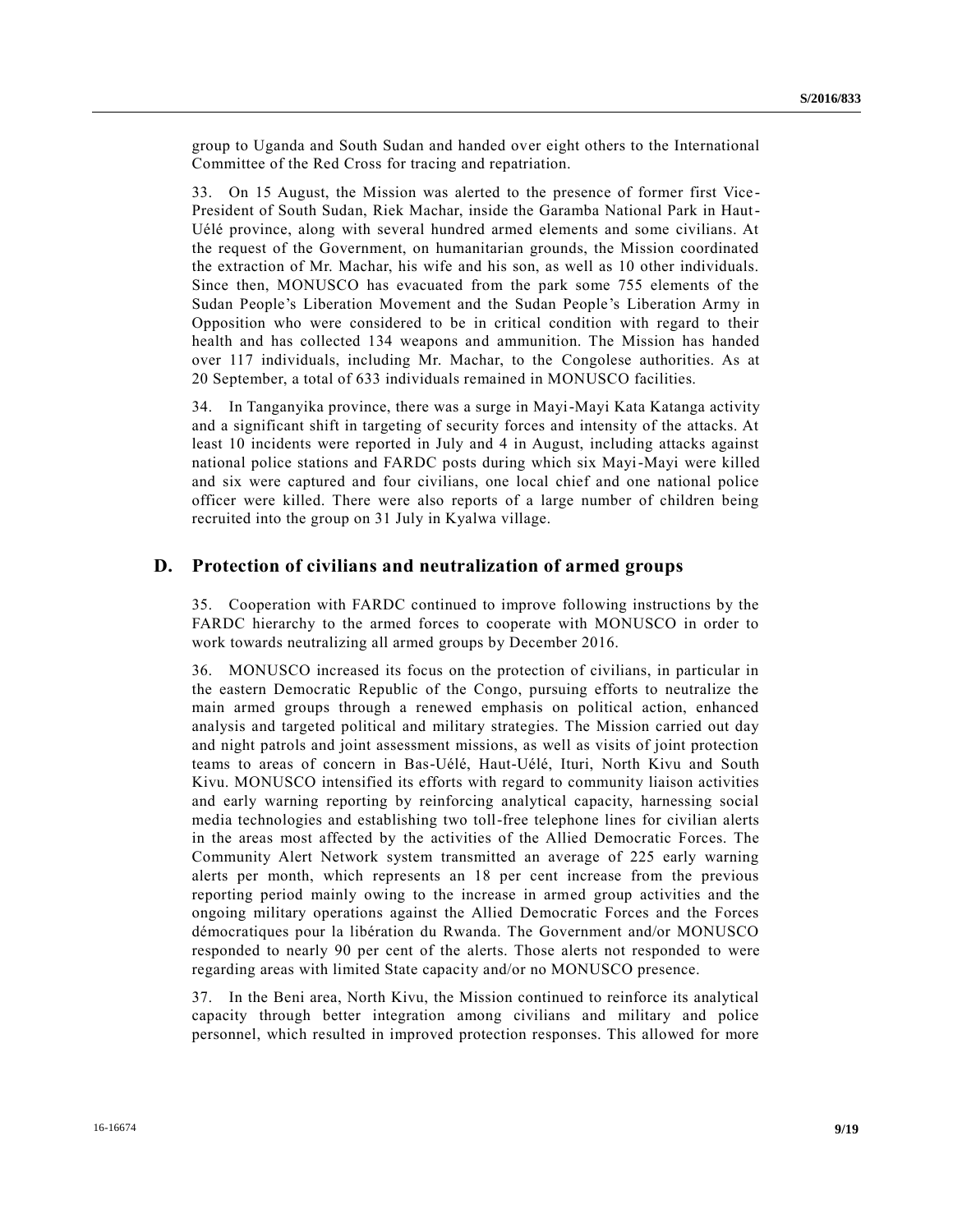rapid MONUSCO reaction in support of FARDC to repel attempted attacks by suspected Allied Democratic Forces elements. On 30 July, a civilian alert from Oicha village prompted immediate action from FARDC, which quickly deployed to the area. MONUSCO provided support to the FARDC-led Usalama Operation in the Eringeti area in early August, with a view to dislodging the Allied Democratic Forces from key positions, including the group's camp "Garlic", and replacing them with an enduring FARDC protective presence. The Mission instituted new tactics, emphasizing the use of foot patrols to ensure better situational awareness and to provide a more frequent, visible presence in areas where civilians are at risk. Challenges persist, however, in terms of geographical coverage, mobility and information flow, resulting in limitations on the capacity of MONUSCO and the national security forces to reduce violence, instability, human rights violations and population displacement in eastern Democratic Republic of the Congo. In addition, the integrated strategy for the fight against urban insecurity in Beni was extended to include Oicha and subsequently replicated in Goma, Bunia and Uvira.

38. MONUSCO applied several measures to protect civilians and reduce the threat posed by the Forces démocratiques pour la libération du Rwanda in North Kivu and South Kivu, including through support to Operation Sukola II. Specifically, MONUSCO directly supported FARDC operations against elements of the armed group in Rutshuru territory, with the involvement of MONUSCO troops in Kanyabayonga and Nyanzale. In late June, MONUSCO provided air and ground support to operations against Forces démocratiques pour la libération du Rwanda positions in North Kivu. In addition, following the killing of nine civilians in Kibirizi in August, MONUSCO deployed temporarily to key areas to secure the civilian population.

39. In the context of rising inter-ethnic tensions, MONUSCO facilitated a number of high-level visits in the Buleusa area, including by the Head of State and the Minister of the Interior, following violence against internally displaced members of the Hutu community. This resulted in a reconciliation ceremony on 23 July. Efforts are ongoing to develop a comprehensive strategy with the humanitarian community to address key drivers of the conflict.

40. The United Nations Mine Action Service continued to support MONUSCO in the protection of civilians and its stabilization efforts through the destruction of 5,645 explosive remnants of war, 470 weapons and 21,608 rounds of small arms ammunition. The Service provided infrastructure for safe weapons storage, technical advice and weapons and ammunition management training to national police in Bukavu, South Kivu, and Bunia, Ituri.

## **E. Disarmament, demobilization, repatriation, resettlement and reintegration**

41. Efforts under the Programme national de désarmement, démobilisation et réintégration III focused on returning former combatants to their communities, although with little preparation. Following the 15 June violence in the Kamina reinsertion camp, between late June and 23 July, the Government transferred 688 ex-combatants and their dependants from Kamina and Kitona reinsertion camps to communities in eastern Democratic Republic of the Congo. MONUSCO closely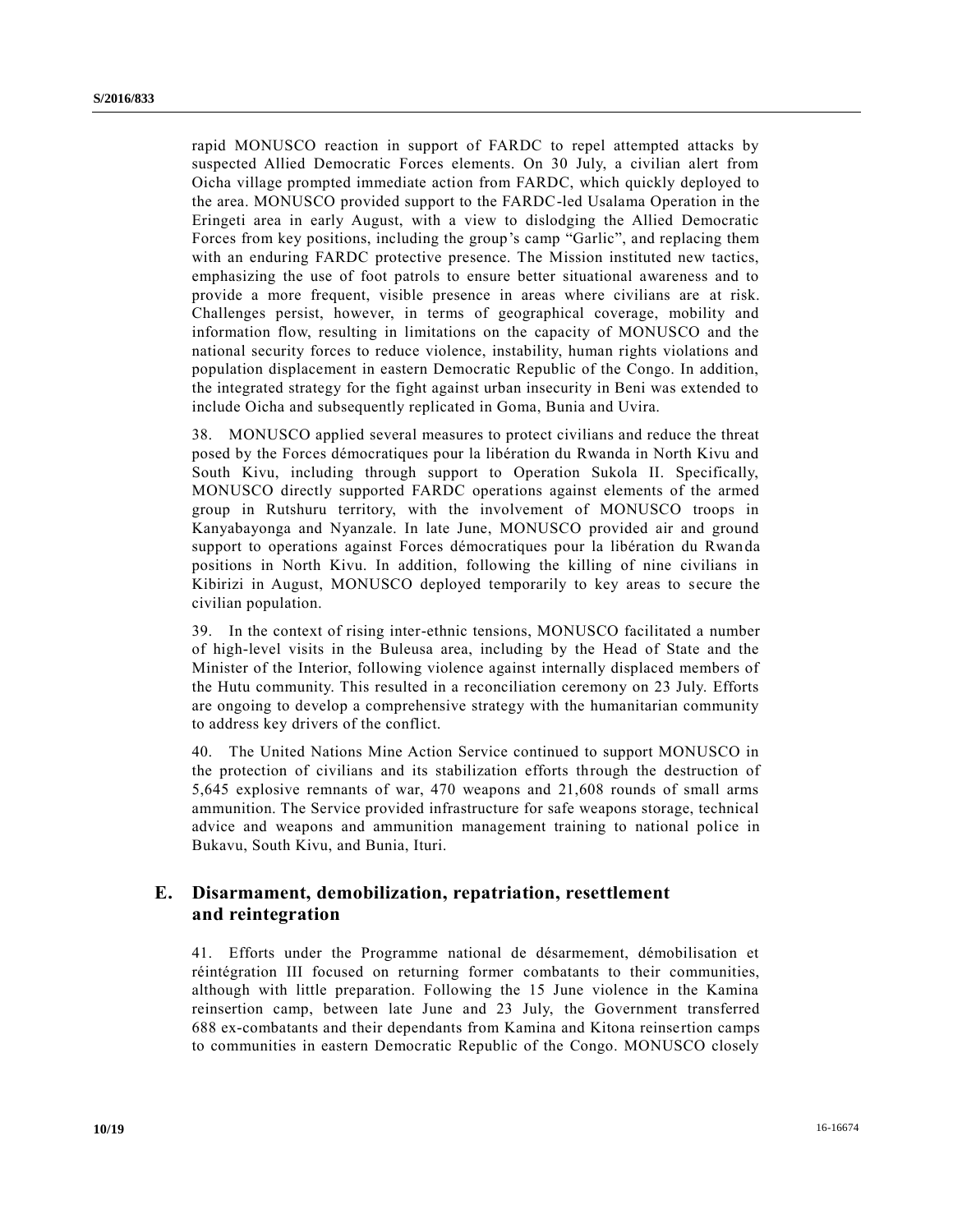monitored the return of ex-combatants with a view to minimizing the negative security impacts of this return. Tensions remain high among the 3,591 ex-combatants and their 559 dependants who remain in the two reinsertion camps, awaiting return to their communities.

42. Surrenders by elements of foreign armed groups, in particular the Forces démocratiques pour la libération du Rwanda, have remained at a relatively constan t level since the previous reporting period. Since 29 June, 36 foreign combatants (31 Forces démocratiques pour la libération du Rwanda, 2 Lord's Resistance Army and 3 Nyatura), 2 children associated with armed groups and 64 dependents were repatriated. The recent split within the Forces démocratiques pour la libération du Rwanda seems not to have resulted in a surge in surrenders as it has largely served to strengthen the resolve of the remaining hard-core elements to stay and fight. Since 29 June, MONUSCO processed 37 Congolese combatants (6 Forces démocratiques pour la libération du Rwanda, 23 Nyatura and 8 Mayi-Mayi), 63 children associated with armed groups and 17 dependants.

43. MONUSCO continued to provide life support assistance to 1,322 Forces démocratiques pour la libération du Rwanda combatants and their dependants in transit camps at Kanyabayonga, North Kivu, and Walungu, South Kivu, as well as in the Government-run camp at Kisangani, Tshopo.

#### **F. Consolidation of State authority and stabilization**

44. MONUSCO pursued efforts to assist the Government through the implementation of provincial stabilization strategies and action plans, with funding from the Peacebuilding Fund and the Governments of the Netherlands, Norway and the United Kingdom of Great Britain and Northern Ireland. The establishment of governance mechanisms within the framework of the Stabilization Coherence Fund was evidence of the Government's continued engagement with the International Security and Stabilization Support Strategy, along with international partners and the United Nations. On 18 July, the South Kivu Trust Fund Board approved the stabilization programme for the Rusizi plains, Uvira territory. The provincial trust fund boards in North Kivu and South Kivu became operational, and the Ituri Trust Fund Board was established on 10 August. On 2 August, the Ministry of Planning approved the manual of operations for the Stabilization Coherence Fund, thus creating a basis for the transparent management of funds and the protection of donor investments.

45. On 8 August, MONUSCO established a working group to provide advisory and technical support to the Government in establishing a prison warden system, as envisaged in the national justice reform, and training a specialized police unit to ensure prison security for a three-year period. The Mission developed an action plan for the operationalization of the national interministerial body set up to establish a specialized prison police corps to address the rampant escapes and ensure safe custody of offenders.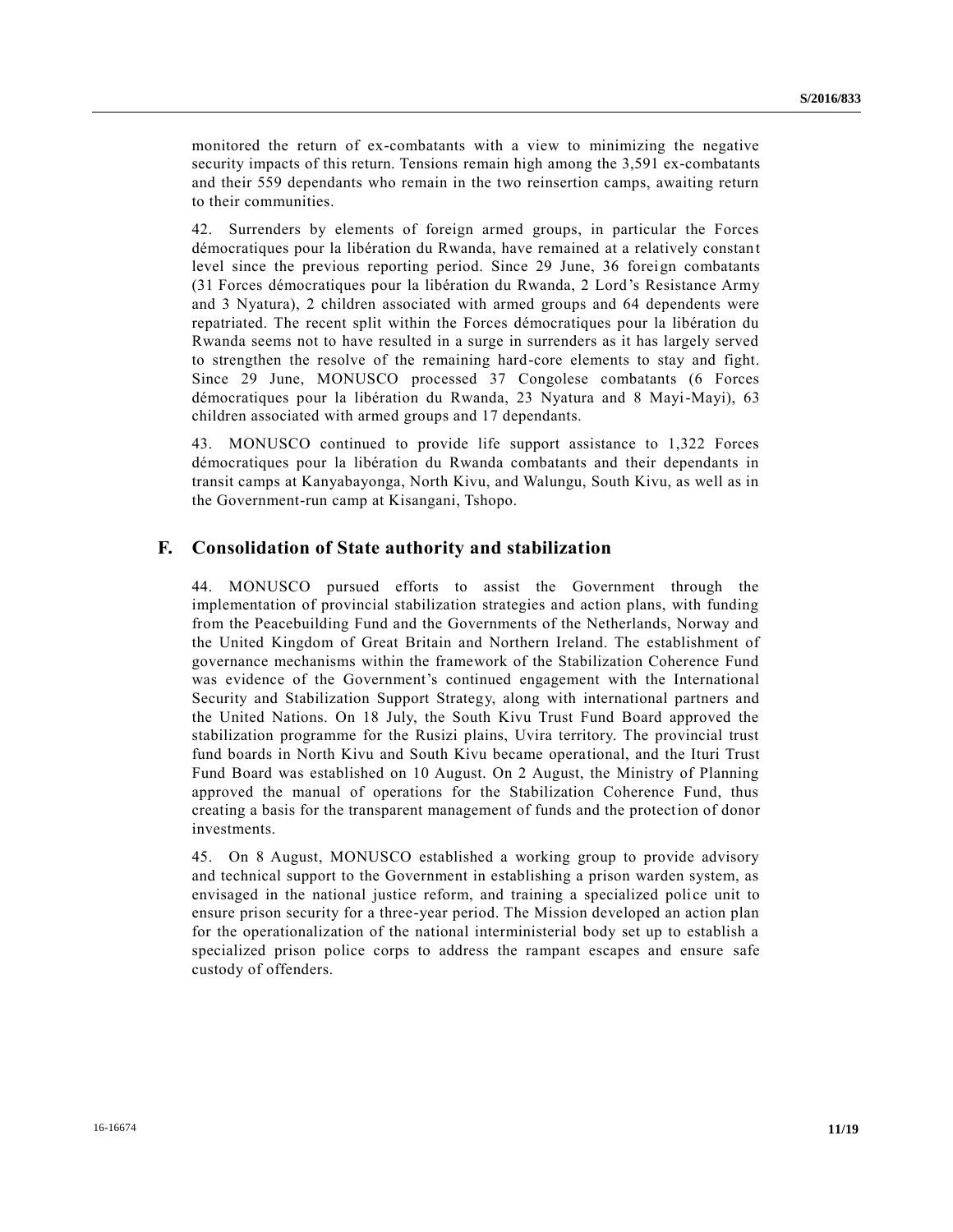### **G. Human rights situation**

46. From 1 July to 31 August, MONUSCO registered 776 allegations of human rights violations. State agents were responsible for 480 allegations of human rights violations, resulting in the death of 51 civilians. Armed groups were responsible for 296 allegations of human rights violations, with 178 civilian deaths. MONUSCO documented 135 allegations of violations of human rights and fundamental freedoms linked to the restriction of the democratic space throughout the country, bringing the total to at least 563 violations since January 2016, which represents an increase of more than double compared with the 2015 statistics. During his first visit to the Democratic Republic of the Congo, from 18 to 21 July 2016, the United Nations High Commissioner for Human Rights echoed the concerns regarding the increasing trend towards the restriction of political space, while also noting the situation of political prisoners, the excessive use of force by the national police and the manipulation of justice, in particular in cases involving opposition leaders and civil society representatives. An increase in the targeting of human rights advocates was also noted during the reporting period.

47. No major incident was registered during the 27 July opposition demonstrations on the occasion of the return to Kinshasa of Mr. Tshisekedi. At least 18 supporters of the Union pour la démocratie et le progrès social, however, were arrested and subsequently released during similar events organized in other cities in the country.

48. MONUSCO continued to assist military justice authorities in carrying out investigations and prosecutions relating to serious crimes allegedly perpetrated by FARDC, the Police nationale congolaise and armed groups. During the period under review, in Gety, Ituri, MONUSCO provided support to mobile court hearings against 14 FARDC elements allegedly involved in human rights violations committed in 2013 and 2014 during military operations against the Forces de résistance patriotique de l'Ituri. MONUSCO also provided assistance to military justice authorities during two missions in Beni territory, North Kivu, aimed at investigating reports of human rights violations committed by suspected Allied Democratic Forces elements.

49. On 15 July, the Tribunal de grande instance in Buta, Bas-Uélé, resumed criminal hearings that had been pending for more than three years owing to an insufficient number of judges in the province. The Mission deployed advocacy efforts resulting in the nomination of two judges and provided support to the deployment of the President of the Tribunal from Kinshasa to Kisangani. In July, MONUSCO organized a series of capacity-building activities on arrest and detention for 124 judicial police officers, magistrates, lawyers and judges in Tanganyika and Tshopo provinces.

### **H. Sexual violence**

50. Forty-three women, including 24 girls, were reported as victims of conflictrelated sexual violence. State actors were responsible for 44 per cent of those abuses and armed groups for 56 per cent. FARDC soldiers reportedly accounted for 40 per cent of the violations, whereas elements of the Forces de résistance patriotique de l'Ituri, Mayi-Mayi Nyatura and Mayi-Mayi Raiya Mutomboki were allegedly responsible for 33 per cent, 9 per cent and 7 per cent, respectively.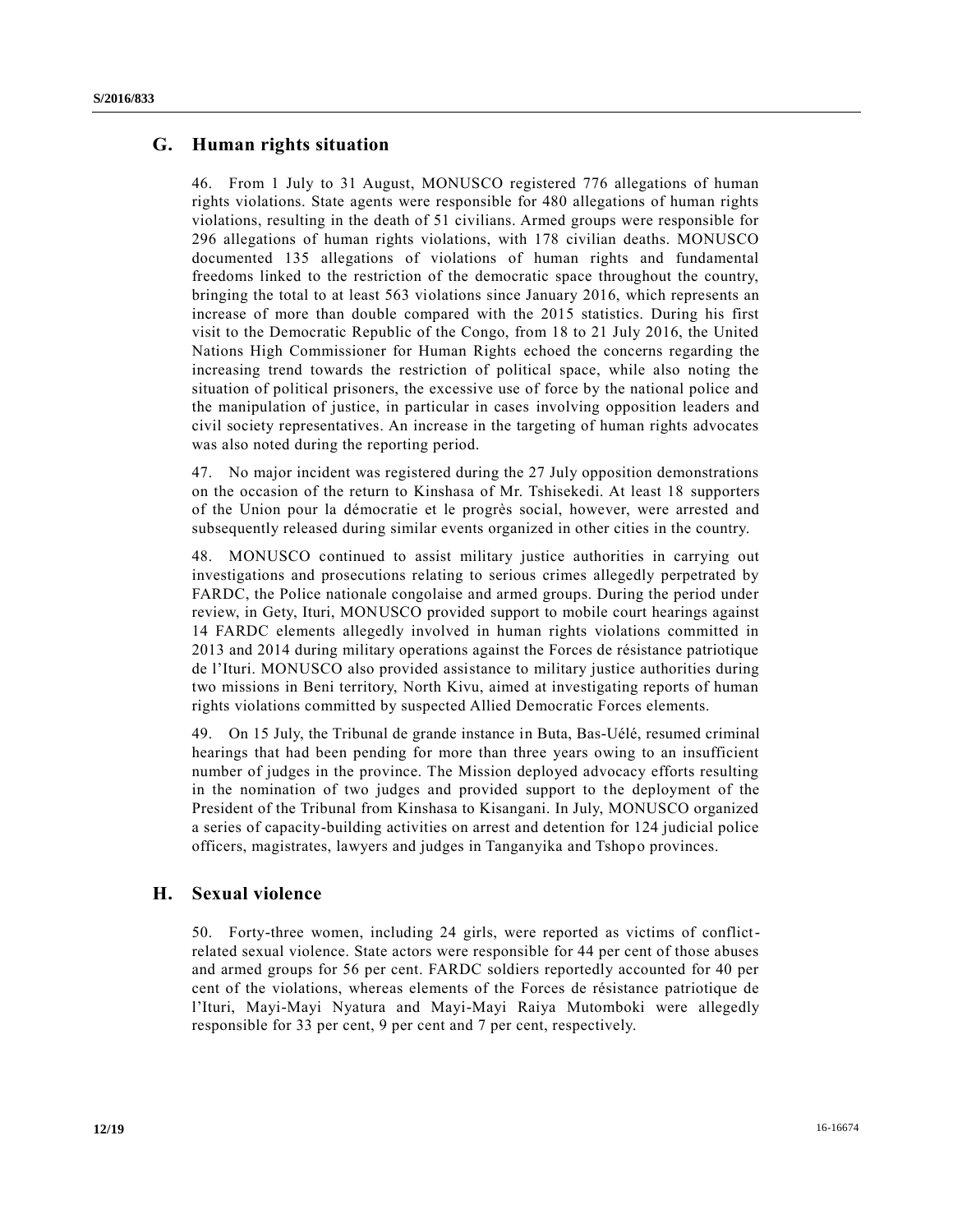51. MONUSCO assisted the FARDC Commission on the Fight against Sexual Violence with the dissemination and implementation of the FARDC action plan in Bas-Uélé, Haut-Uélé, Ituri, Maniema, North Kivu, South Kivu and Tshopo. Between 19 July and 11 August, MONUSCO supported the Commission in organizing four sensitization sessions on sexual violence targeting FARDC commanders from the third defence zone. A total of 200 FARDC commanders signed commitments to apply a policy of zero tolerance of sexual violence in their ranks, committing to take specific steps to prevent and respond to crimes of sexual violence in accordance with the FARDC action plan and the joint communiqué on the fight against sexual violence signed by the United Nations and the Government in March 2013.

#### **I. Child protection**

52. MONUSCO documented 155 grave violations of children's rights, which is a decrease compared with the previous reporting period, during which 589 cases were registered. A total of 115 children (104 boys and 11 girls) were separated or escaped from armed groups, compared with 495 children documented in the last reporting period. The main armed groups recruiting children were the Forces de résistance patriotique de l'Ituri (50 children), Mayi-Mayi Nyatura (16 children), the Union des patriotes pour la défence des innocents (10 children), the Forces démocratiques pour la libération du Rwanda-Forces combattantes Abacunguzi (9 children), Mayi-Mayi Yira (8 children) and Mayi-Mayi Raiya Mutomboki (6 children). Ten children formerly associated with armed groups were released from FARDC custody in North Kivu (8 children) and South Kivu (2 children).

53. The Bukavu military tribunal sentenced a member of the child protection unit of the Police nationale congolaise to ten years' imprisonment for raping an eightyear-old girl.

#### **J. Humanitarian situation**

54. The humanitarian situation continued to deteriorate in eastern Democratic Republic of the Congo owing to armed group activity and increasing intercommunal violence. The estimated number of people in need of humanitarian assistance remained at 7.5 million, including some 1.7 million internally displaced persons. Nearly 367,000 people were newly displaced in the first half of 2016, 38 per cent of which were in North Kivu. As at 31 July, there were some 388,000 refugees and asylum seekers in the country, including approximately 245,000 from Rwanda, 95,000 from the Central African Republic, 30,000 from Burundi and 15,700 from South Sudan.

55. Insecurity remained a major obstacle to humanitarian access in eastern Democratic Republic of the Congo and continued to impact the delivery of assistance to people in need. There were reports of several ambushes of vehicles belonging to non-governmental organizations and kidnappings by armed groups. The number of incidents against humanitarian workers has increased by 16 per cent since 2015.

56. As at 31 August 2016, the Humanitarian Response Plan of \$690 million remained funded at 43 per cent, amounting to a total of \$295 million, a situation that affects the humanitarian response.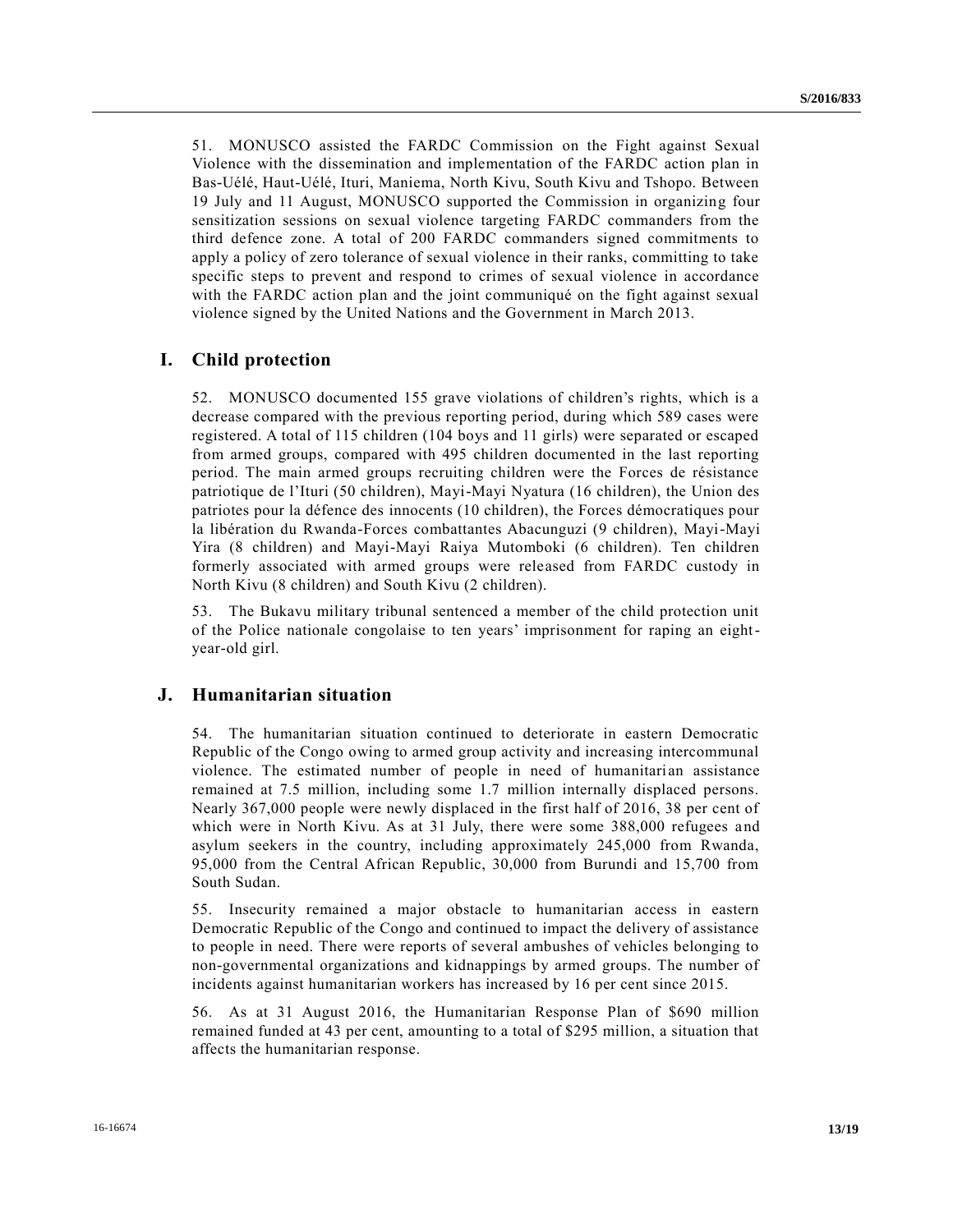### **K. Economic situation**

57. MONUSCO documented a downward macroeconomic trend owing to a decrease in commodity prices, resulting in a scarcity of financial resources, which is particularly felt at the provincial level. Civil servants from South Kivu province had not received their salaries in eight months, whereas a 50 per cent reduction in wages was announced in Kongo Central on 24 August. Financial problems also prevented the inauguration of the government in Tshopo. The Congolese franc continued to depreciate by roughly 0.7 per cent in July, with signs of stabilization observed as at 8 August. Projections of annual inflation rates were estimated at 3.2 per cent, against a target of 4.2 per cent. The steepest increase in prices was reported in telecommunications.

#### **L. Regional developments**

58. The President pursued efforts to maintain and improve diplomatic ties at the regional level. He met with his Ugandan and Rwandan counterparts on 4 and 12 August, respectively, to reinforce bilateral cooperation, including with regard to the fight against the Allied Democratic Forces and the Forces démocratiques pour la libération du Rwanda, and expedite the repatriation of former Mouvement du 23 mars combatants.

59. My Special Envoy for the Great Lakes Region, the guarantors of the Peace, Security and Cooperation Framework and representatives of the National Oversight Mechanism pursued efforts to advance the implementation of the Nairobi Declarations. Particular emphasis was placed on addressing the delayed repatriation of former Mouvement du 23 mars elements, empowering women to effectively participate in the implementation of the Framework and strengthening regional ties to facilitate the national dialogue and the neutralization of armed groups.

60. On 27 June, the National Oversight Mechanism organized a technical assessment meeting, in the presence of a Mouvement du 23 mars delegation, to harmonize views on the release of the group's prisoners, including the list of those subject to amnesty, and discuss preliminary steps for developing a timeline for the implementation of the Nairobi Declarations. On 14 July, the coordinator of the National Oversight Mechanism, François Muamba, resigned and the deputy coordinator, Léon Engulu, replaced him.

61. On 20 July, ministers of defence of the International Conference on the Great Lakes Region convened in Nairobi to review progress and identify challenges relating to the neutralization of negatives forces in eastern Democratic Republic of the Congo and the region and reinforce their common strategy to address illegal cross-border trade by armed groups. On 1 and 2 September, defence ministers from the Democratic Republic of the Congo, Kenya, Tanzania and Uganda met in Kampala, under the auspices of the secretariat of the International Conference, to formulate a joint follow-up mechanism to address the threat posed by the Allied Democratic Forces.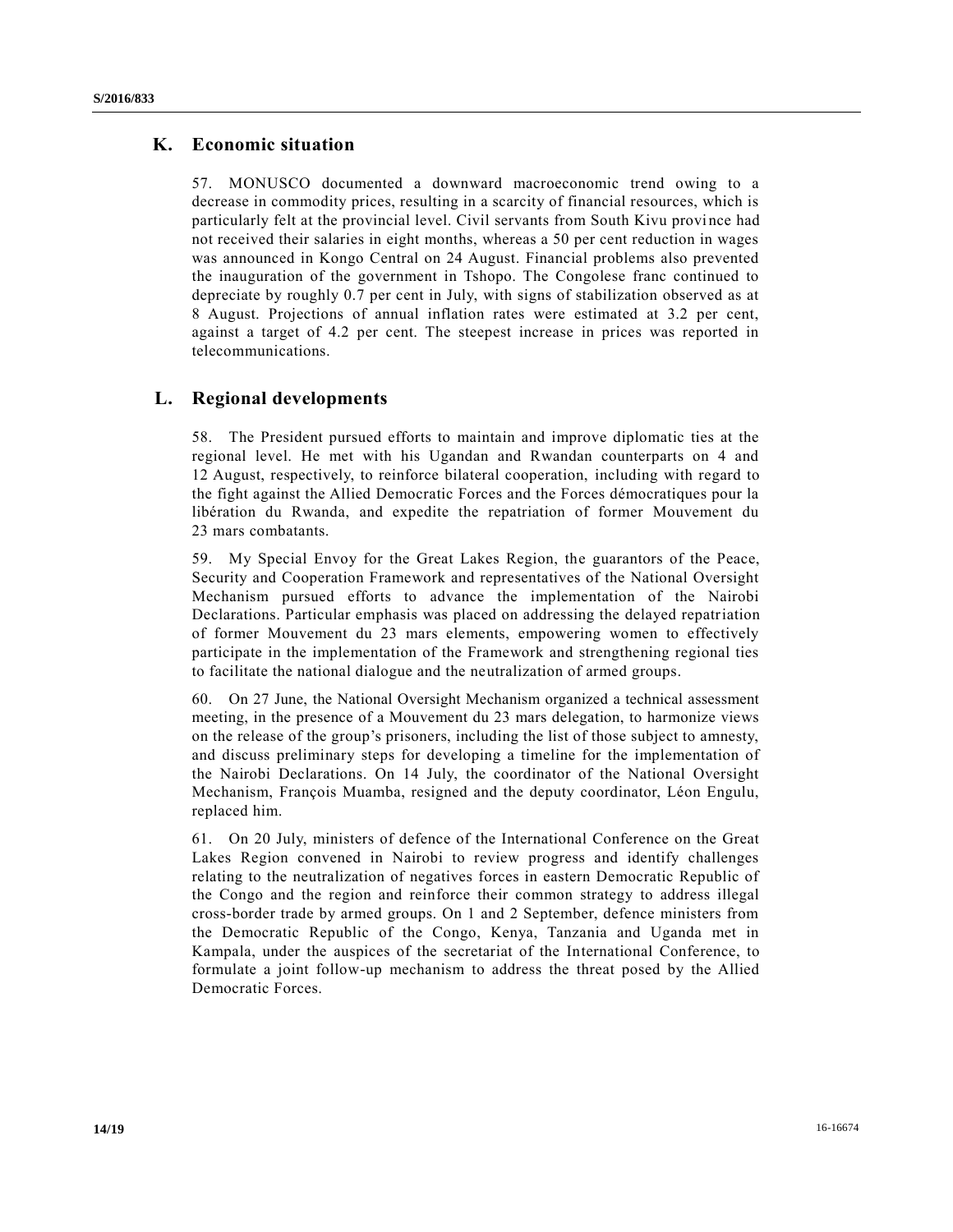# **III. Deployment of the United Nations Organization Stabilization Mission in the Democratic Republic of the Congo and implementation of its mandate**

## **A. Strategic dialogue and development of an exit strategy for the Mission**

62. MONUSCO continued to work with the Government to advance the development of a conditions-based approach to the eventual drawdown and exit of the Mission. The development of a one-year technical agreement on cooperation between the Mission and FARDC contributed to strengthening the planning and conduct of coordinated military operations with MONUSCO support in accordance with the human rights due diligence policy. Progress has also been made in the development of joint programming between the Mission and the United Nations country team, which is a core component of the United Nations transition plan in the Democratic Republic of the Congo.

### **B. Transformation of the force**

63. Progress was made in relation to the redeployment of the force in North Kivu to better respond to threats posed by armed groups and efficiently protect civilians, including through the establishment of a reserve capability in Goma and the redeployment of the Force Intervention Brigade from Lubero and Miriki to the Beni area. Capability deployment continues to be pursued through preparations for the establishment of rapidly deployable battalions located in North Kivu and South Kivu. Although part of the equipment for the first rapidly deployable battalion is still pending delivery, some elements were positioned in Bijombo, South Kivu, for a two-week period, in response to inter-ethnic tensions between the Bafuliro and Banyamulenge ethnic groups. Planning continues for the induction of the second rapidly deployable battalion in February 2017, and a review will be conducted before the end of 2016. The force continued preparations for a phased transformation of military engineering companies to achieve greater effectiveness through a leaner structure with integral force protection capability.

### **C. Preparations for the elections**

64. MONUSCO continued to reinforce its monitoring and reporting capacity on human rights violations and restrictions on political space throughout the reporting period, while improving overall preparedness to prevent, mitigate and appropriately respond to elections-related violence. The Mission focused its efforts on prevention, prioritizing such efforts as providing support to political processes and promoting an environment that contributes to a peaceful and credible electoral process.

65. In that regard, my Special Representative and my Special Envoy continued to use their good offices to promote dialogue among all stakeholders, which remains the most important avenue for reducing the likelihood of violence and political instability in the coming months. The Mission's advocacy efforts for the respect of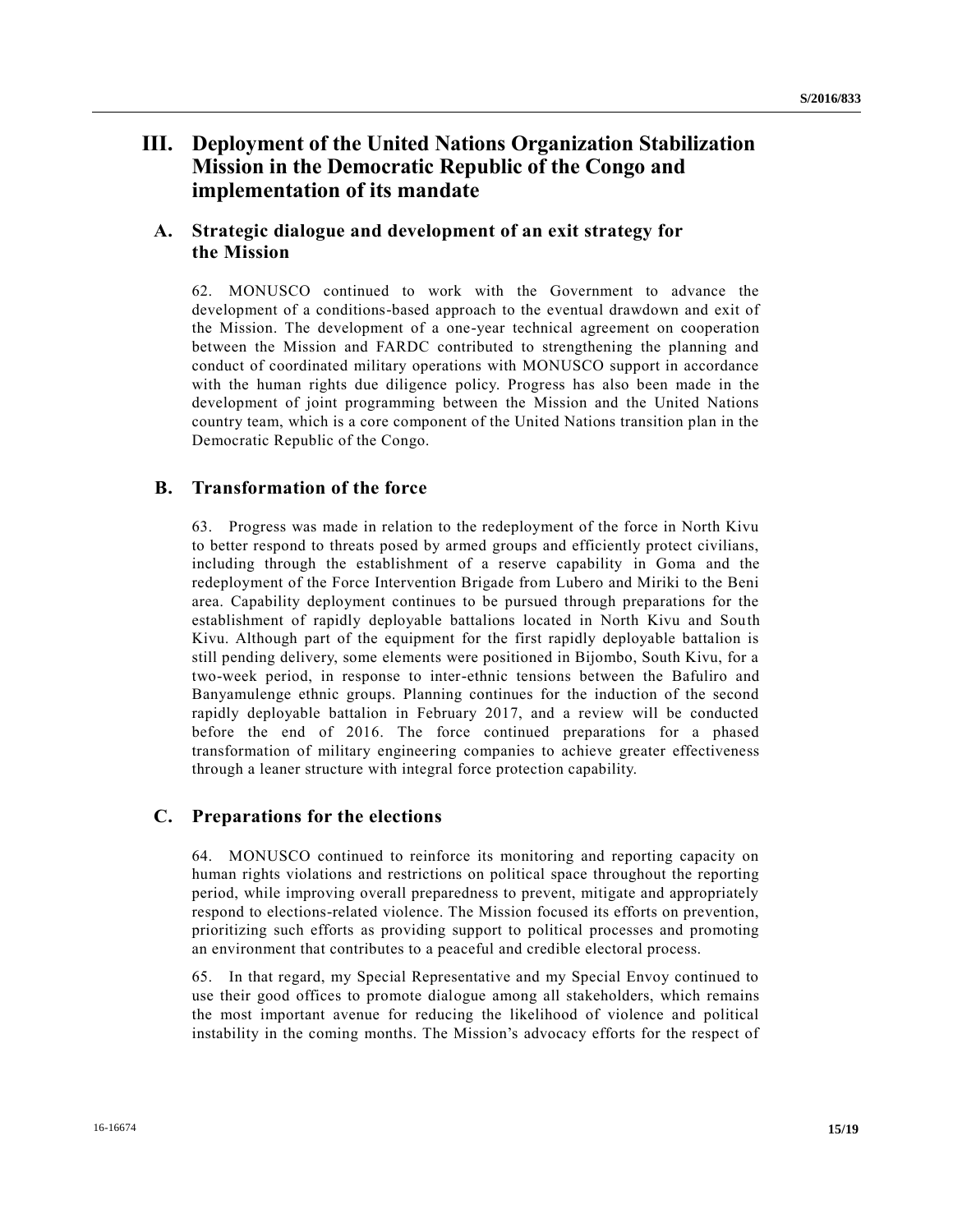constitutional rights, fundamental freedoms and human rights targeted local and provincial government actors, security forces and civil society, including key women's and youth groups. The Mission pursued efforts to establish mobile civilian monitoring and reporting teams in Kinshasa, Goma and Lubumbashi that would be available to deploy on short notice to areas deemed to be at a high risk of electoral violence and those areas that have no MONUSCO footprint.

66. The Mission continued to strengthen the capacity of the national police in managing public order without resorting to lethal force and raise awareness of the importance of respect for human and constitutional rights. MONUSCO provided support to a sensitization programme launched on 1 July on the role of the Inspectorate General of the national police, which is expected to monitor crowd control units during the electoral period. As a result of MONUSCO advocacy, the Government issued a ministerial order prohibiting the use of lethal weapons in the context of managing public order.

67. The Mission continued to update its contingency plans for responding to deteriorating situations, within available resources, while factoring in deployment limitations and its insufficient presence in western Democratic Republic of the Congo. MONUSCO plans include moving civilian and uniformed personnel and assets to hotspots as required, within existing resources, while bearing in mind the impact on the delivery of mandated tasks and operations. MONUSCO also updated its risk analysis for elections-related violence.

## **IV. Safety and security of United Nations personnel**

68. MONUSCO assessed that its support to FARDC-led operations against armed groups did not lead to any significant increases in threats to United Nations personnel and installations. Forty-eight significant security-related incidents were reported involving United Nations personnel in the country, of which 16 were hazard and safety-related. On 8 July, one MONUSCO staff member was abducted near Katweguru in Rutshuru territory and held for 12 days in poor conditions before being released.

# **V. Serious misconduct, including sexual exploitation and abuse**

69. MONUSCO continued to implement robust preventive and enforcement actions to address sexual exploitation and abuse among its personnel. Prevention activities focused on raising awareness of my policy of zero tolerance of sexual exploitation and abuse among Mission personnel and local communities through effective training and sensitization. Around 3,000 members of high-risk communities in Bukavu, Bunia, Goma, Mavivi and Uvira were sensitized on the adverse impact of sexual exploitation and abuse. MONUSCO conducted 15 risk assessments, 35 training sessions for new personnel, seven outreach activities of the community based complaint networks in Bukavu, Bunia, Goma, Sake and Uvira, and two workshops in Goma and Kinshasa for uniformed personnel.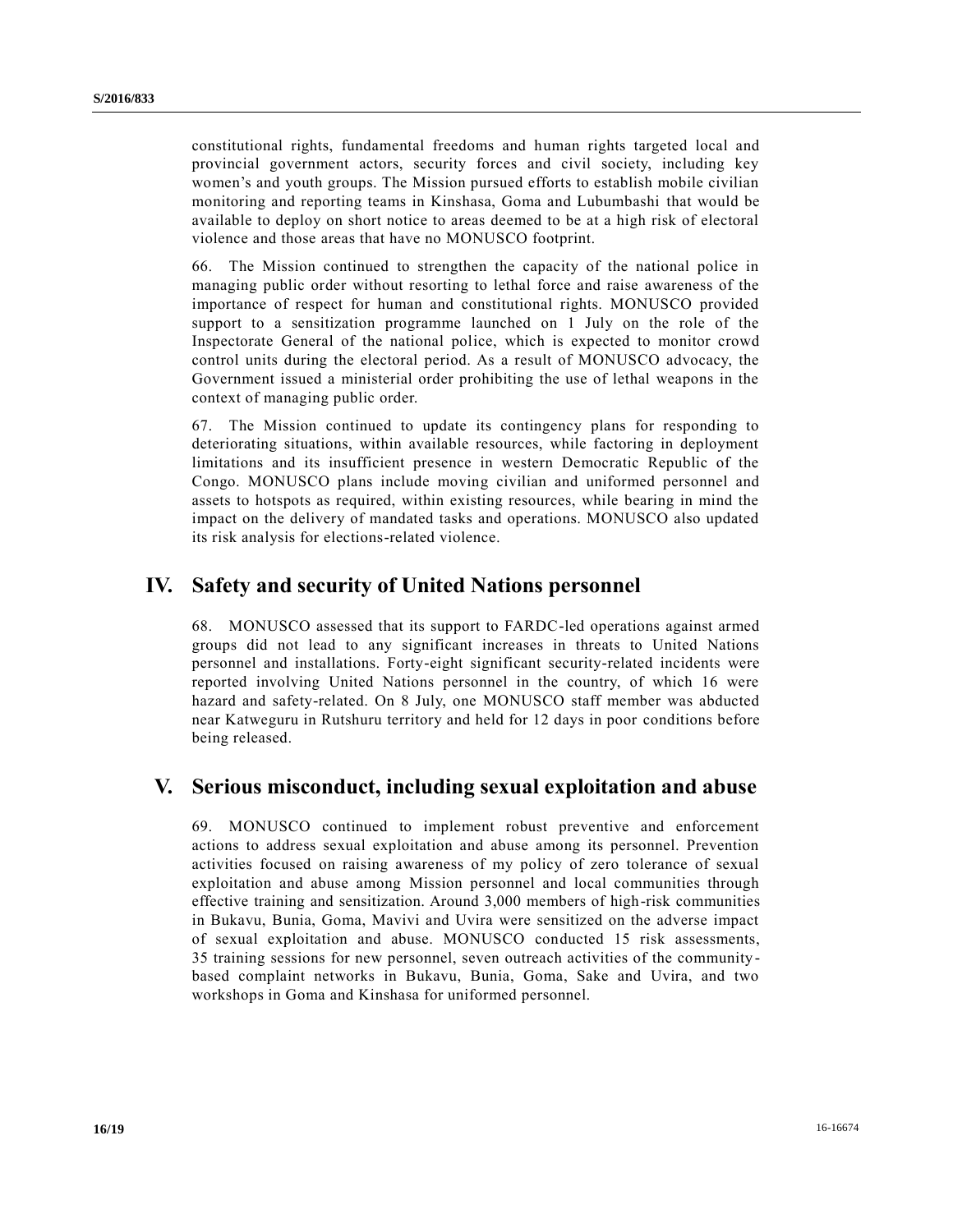## **VI. Observations**

70. I am deeply concerned about the impasse in the electoral process, rising political tensions and related incidents. I condemn in the strongest terms the violence that marred demonstrations staged by the opposition on 19 and 20 September and resulted in the loss of life and the destruction of property. I reiterate my call for all political leaders and their supporters to refrain from any further violence that could exacerbate the situation. I call upon the Congolese authorities to exercise restraint in their response to protests and to abide by the principles of necessity and proportionality. Perpetrators or instigators of violence will need to answer for their actions. I urge all political leaders to address their differences peacefully and through dialogue, in line with Security Council resolution [2277 \(2016\).](http://undocs.org/S/RES/2277(2016)) In that regard, I commend the steps taken by the Government, the African Union Facilitator of the national dialogue and other international partners to help unblock the process. I welcome the presidential pardon and subsequent ministerial decisions on the release of a number of civil society activists, human rights defenders and political figures and reopen two media outlets affiliated with the opposition and the engagement of the President with citizen activists. I urge the Government to adopt further confidence-building measures aimed at creating conditions conducive to continued dialogue.

71. Dialogue should be a continuous process. A sustained dialogue involving all major political stakeholders that put the interests of the nation and its people first remains the only means for reaching the necessary consensus to allow for credible elections to be held and would avoid the escalation of tensions and violence. I urge the political groups who have not yet joined the process to play a constructive role that contributes to the holding of timely and credible elections.

72. It is the primary responsibility of the Government and all concerned stakeholders to maintain peace and stability in the Democratic Republic of the Congo and preserve the hard-won gains made in recent years. The Congolese people have suffered enough. MONUSCO has continued to develop and regularly review contingency plans for addressing potential political and security risks linked to the electoral process, however, a major deterioration in the situation would require a response that is beyond the capacity of the Mission. I call upon the Government, political leaders across the spectrum and concerned international and regional partners to ensure that the increasingly tense political situation in the country is managed through peaceful means and dialogue. Dealing with the consequences of a major political crisis and the suffering that this would inflict upon the civilian population would be far more costly than prompt and decisive preventive ac tion, while there is still time to come to a compromise, find solutions and avoid violence. It is essential that all political leaders show a sense of responsibility. The United Nations stands ready to support such efforts and my Special Representative will continue to engage with all stakeholders in that regard.

73. I am profoundly concerned about reports of increasing violations of fundamental civil and political rights by State actors. They include violations of freedom of expression and of peaceful assembly — rights anchored in the binding international treaties to which the Democratic Republic of the Congo is party and enshrined in the Constitution of the Democratic Republic of the Congo. Respect for the human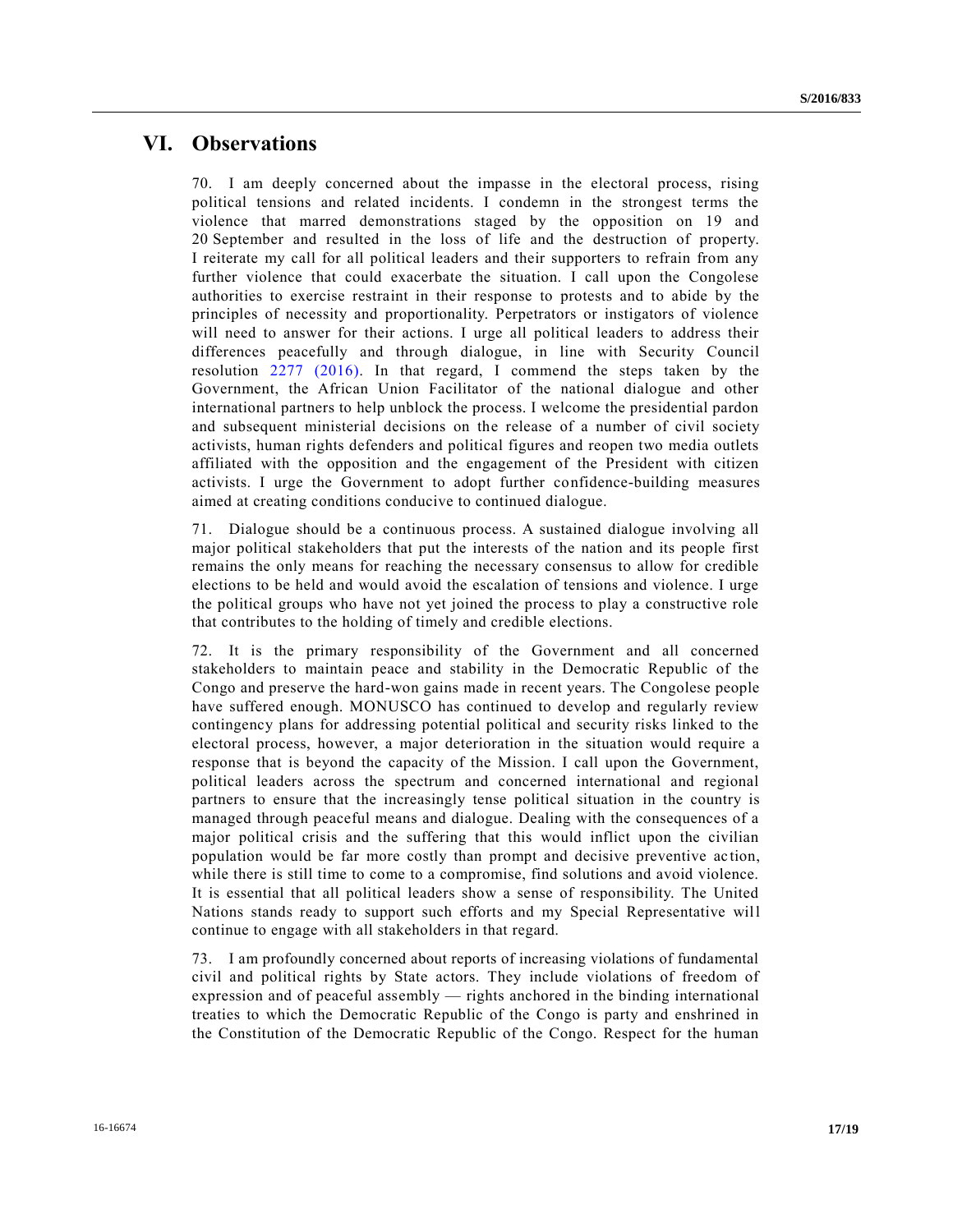rights of all people is at the core of any inclusive, credible dialogue. People must be able to express their views and work together without fear of retribution by the security forces or judicial authorities. I encourage the Government to continue bringing perpetrators of human rights violations to justice, in line with its commitment to end impunity.

74. I am also concerned about the situation in eastern Democratic Republic of the Congo, especially in North Kivu where urgent action is needed to avoid further deterioration. I condemn the brutal killings perpetrated in the Beni area by suspected Allied Democratic Forces elements. Such continued attacks on civilians, FARDC and MONUSCO are reprehensible and have devastating consequences for the civilian population. It is therefore imperative that the national authorities take robust political action and deploy the security forces in a determined effort to address the threat posed by armed groups. I welcome the engagement and efforts of the President and senior government officials to foster closer cooperation with the Ugandan and Rwandan authorities in addressing the threat posed by some armed groups. I am encouraged by the improved cooperation between FARDC and MONUSCO in that area.

75. The process of disarmament, demobilization and reintegration remains at the heart of peacekeeping efforts, not only in bringing stability to areas affected by conflict, but in addressing the threat posed by armed groups. More needs to be done to provide former combatants with alternative livelihoods and prevent them from taking up weapons again. To that end, I encourage closer cooperation between the Government, MONUSCO and the World Bank to ensure the smooth transition of former combatants from the reinsertion camps at Kamina and Kitona to the reintegration phase. I call upon the Government to take additional steps to minimize the risk of further violence in the camps and in the communities to which former combatants are returning.

76. I am grateful to my Special Representative for the Democratic Republic of the Congo for his leadership in implementing the Mission's mandate. I also wish to extend my appreciation to all staff members of MONUSCO and the specialized agencies, funds and programmes of the United Nations system for their commitment to promoting peace and stability in the country. I am appreciative of the work of all troop- and police-contributing countries, bilateral partners and other international and regional partners, which continue to provide invaluable support to the Democratic Republic of the Congo.